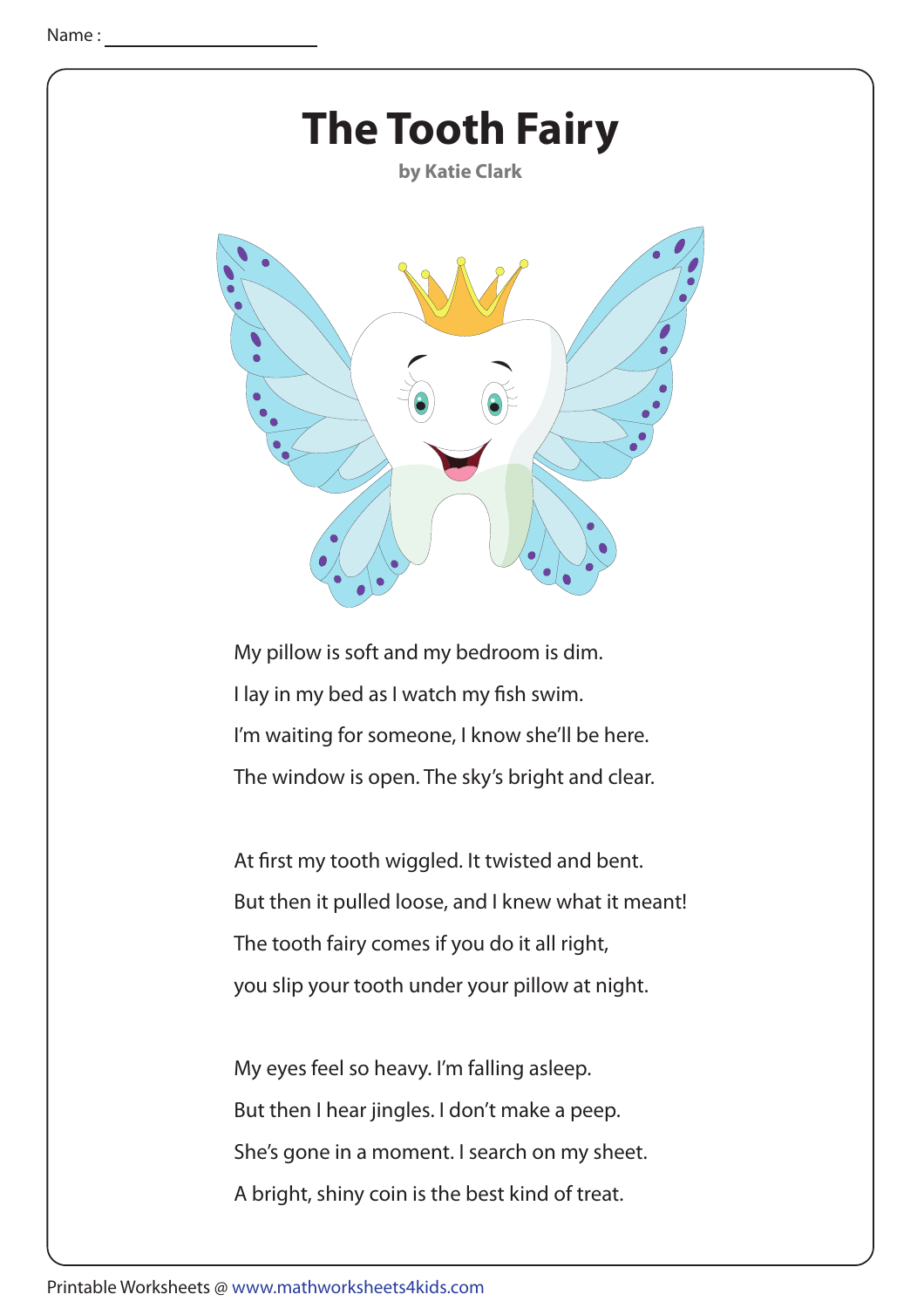|    | <b>The Tooth Fairy</b>                                            |
|----|-------------------------------------------------------------------|
| 1) | Can you describe the perfect background as you see is stanza one? |
|    |                                                                   |
| 2) | Who does the tooth fairy visit?                                   |
|    |                                                                   |
| 3) | Sequence the events in the order they are found in the story.     |
|    | I slipped it under the pillow.                                    |
|    | It twisted and bent.                                              |
|    | At first my tooth wiggled.                                        |
|    | Then it pulled loose.                                             |
| 4) | What does the tooth fairy leave for the kid?                      |
|    |                                                                   |
| 5) | Have you ever had a similar experience?                           |
|    |                                                                   |
|    |                                                                   |

Printable Worksheets @ www.mathworksheets4kids.com